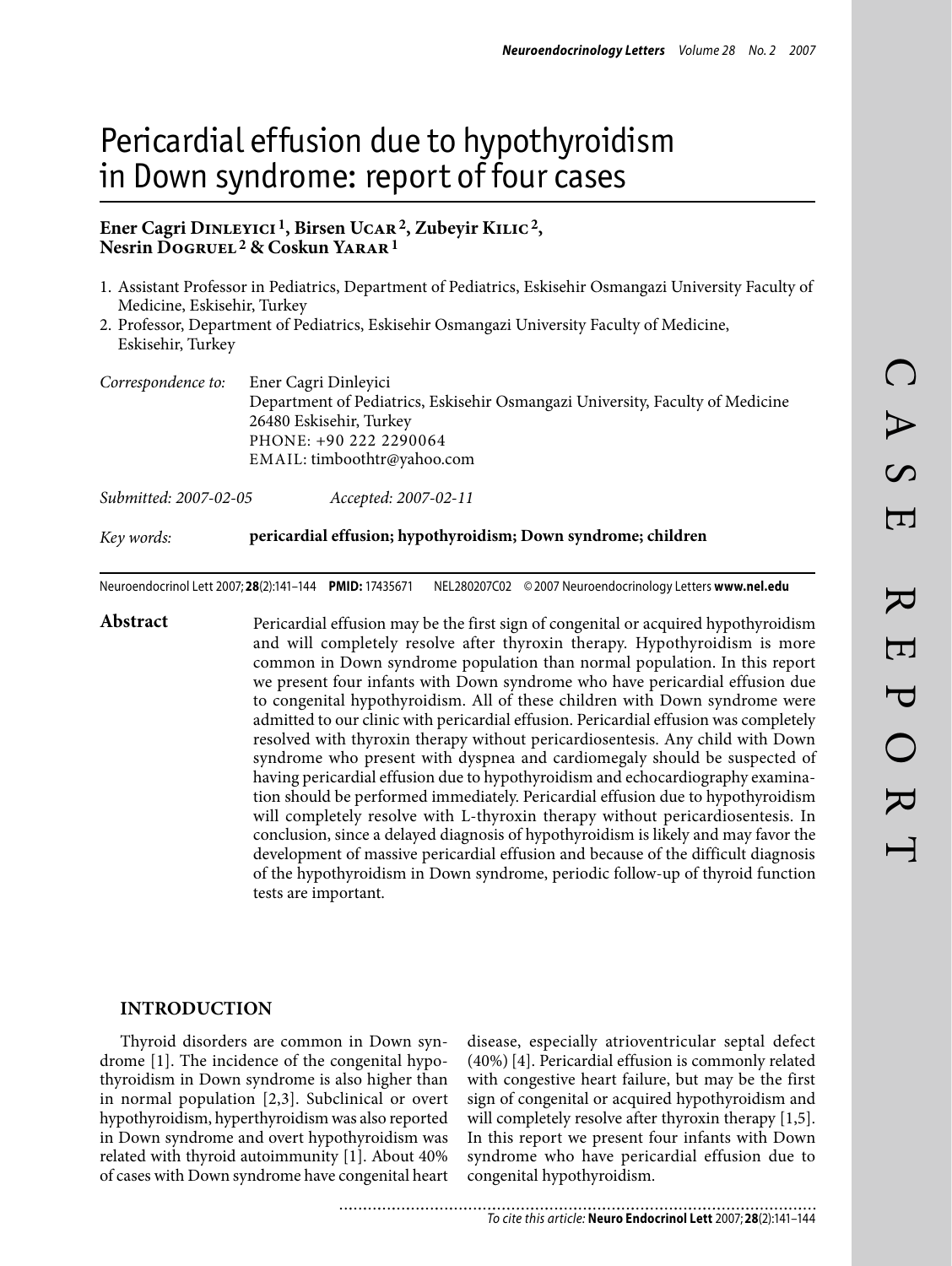### **Case Reports**

#### *Case 1*

A seven-month-old boy presented with persistent respiratory distress and non-productive cough with duration of two months. He was the sixth child of the non-consanguineous healthy 38-year-old mother and 38-year-old father. On physical examination, he was hypotonic, had Down syndrome phenotype. His weight was 5 100 g and height 66 cm, both were below the 5th percentile, head circumference 38.5 cm (below the 5th percentile). He had tachycardia with a pulse rate of 168/minute and tachypnea with a respiratory rate of 64/minute. Also he had pallor, mongoloid palpebral fissures, epicanthic folds, hypotelorism and simian crease in the right hand. The liver was palpable 4 cm below the right costal margin. Heart sounds were muffled and a grade 3/6 systolic murmur was heard on the mezocardiac area. There were bilateral basilar rales on the chest examination. Laboratory evaluation revealed a hemoglobin level of 9.4 g/dl, leukocyte count of  $11.400/\text{mm}^3$ , consisting of 60% segmented neutrophils, 40% lymphocytes, platelet count of 267000/mm<sup>3</sup>. Serum C-reactive protein concentration was 0.1mg/dl, threeiodothyronin (T3) level 1.62ng/ml  $(1.07-3.18 \,\text{ng/ml})$ , tetraiodothyronin (T4) level 4.1  $\mu$ g/dl (6.1–14.9µg/dl), thyroid-stimulating hormone (TSH) 21 µIU/ml (0.9–7.7µIU/ml), free T3 (fT3) 0.92pg/ml (3.5–6.5pg/ml), reverse T3 (rT3) 26ng/dl (10–50ng/dl), free T4 (fT4) 0.76ng/dl (0.9–2.6ng/dl). Anti TPO Ab level was <1.0 IU/ml (1–6IU/ml) and anti-thyroglobulin Ab level was <5.0 IU/ml (5.0–100.0 IU/ml). Ultrasonographic examination of the thyroid gland was normal and 99mTc-pertecnetate scan revealed diminished radionuclide uptake. Chest X-ray showed cardiomegaly with a cardiothoracic ratio of 0.65. Echocardiographic examination showed an atrial septal defect of the secundum type with a dimension of 9mm at the region of fossa ovale, left to right shunt at the atrial level, right atrial dilation and massive pericardial effusion measuring 9mm on posterior wall of left ventricle by M-Mode echocardiography, ejection fraction was 80%. Five milliliters of pericardial fluid, which was yellow colored, containing 200 white blood cells per mm<sup>3</sup> was aspirated, gram and Ziehl-Nielsen stains of the fluid did not reveal any organism. Bacterial culture was negative. Viral serology was not available. Pericardial fluid glucose level was 78 mg/dl, protein content 4.9 g/dl (simultaneous serum protein level was 5.9g/dl), albumin 3.2 g/dl, LDH 546IU/L (simultaneous serum LDH level was 666 IU/L). Chromosomal analysis showed trisomy 21 pattern. Digoxine, captopril and furosemide were given for the treatment of congestive heart failure. After this therapy, tachycardia was resolved, but pericardial effusion was still persisted. Thinking that the reason of pericardial effusion in the patient was hypothyroidism, L-thyroxin therapy (5µg/kg) was started and slightly increased. After one week of L-thyroxin therapy, pericardial effusion resolved to 6mm and to 2mm at the second month of the therapy and completely resolved at the third months.

*Case 2*

A two-year-old boy with Down syndrome presented with the complaints of cough and fever for four day duration. Echocardiographic examination showed ventricular septal defect and pulmonary hypertension when he was 6 month old. He was the first child of the non-relative healthy 30-year-old mother and 34-year-old father. His weight was 11 500 g and height 82 cm (both under the 5th percentile) and head circumference was 49 cm (between the 5<sup>th</sup> and 10<sup>th</sup> percentile). He had mongoloid face appearance consisting of mongoloid palpebral fissures, epicanthic folds, hypotelorism, pectus excavatum, and simian line in both hands. Cardiac auscultation revealed muffled heart sounds and a grade 3/6 pansystolic murmur at the mezocardiac area without thrill. Also he had syndactyly between the second and third fingers of the left foot and bilateral hip dislocation. Laboratory evaluation revealed that serum T3 level was 0.58ng/ml (1.07–3.18ng/ml), T4 level 5.85 µg/dl (6.8–13.5 µg/dl), TSH level 17.90 µIU/ml (0.6–5.5 µIU/ml), fT3 level 3.07 pg/ml (3.5–6.5 pg/ml), rT3 34ng/dl (10–50ng/dl), fT4 level 0.93ng/dl (0.8–2.2 ng/dl). Antithyroglobuline Ab and anti TPO Ab was negative. Ultrasonographic and schintigraphic examinations of the thyroid gland were normal. Chromosomal analysis showed trisomy 21 pattern. Chest X-ray showed severe cardiomegaly. Echocardiographic examination showed perimembraneous ventricular septal defect with a dimension of 4 mm, left to right shunt and pericardial effusion measuring 6 mm. Digoxine, captopril and furosemide were given. At the end of the first week, clinical symptoms were resolved but pericardial effusion was not improved. L-thyroxin therapy was started at the dose of  $8 \mu g/kg$ . On 13<sup>th</sup> day of L-thyroxin therapy, echocardiographic evaluation revealed that pericardial effusion regressed to 4mm thickness. After second month of L-thyroxin therapy, pericardial effusion was completely resolved.

#### *Case 3*

A thirty-month-old girl with Down syndrome presented with the complaints of dyspnea and abdominal distention during one week. She was the first child of the non-relative healthy 40-year-old mother and 43-year-old father. His weight was 10 700 g, height 79 cm, and head circumference was 44 cm and all of them were below the 5th percentile. He had mongoloid face appearance consisting of hypotelorism, mongoloid palpebral fissures, epicanthal folds, pectus excavatum, and unilateral simian line at the left hand. Cardiac auscultation revealed muffled heart sounds and a grade 2/6 midsystolic murmur at the mezocardiac area. Laboratory evaluation revealed that serum T3 level was 0.4ng/ml (1.07–3.18ng/ml), T4 level 6.78 µg/dl (6.8–13.5 µg/dl), TSH level 16.8 µIU/ml (0.6–5.5µIU/ml), fT3 level 1.4 pg/ml (3.5–6.5 pg/ml), rT3 32ng/dl (10–50ng/dl), fT4 level 1.1ng/dl (0.8–2.2ng/dl). Antithyroglobuline Ab and anti TPO Ab was negative.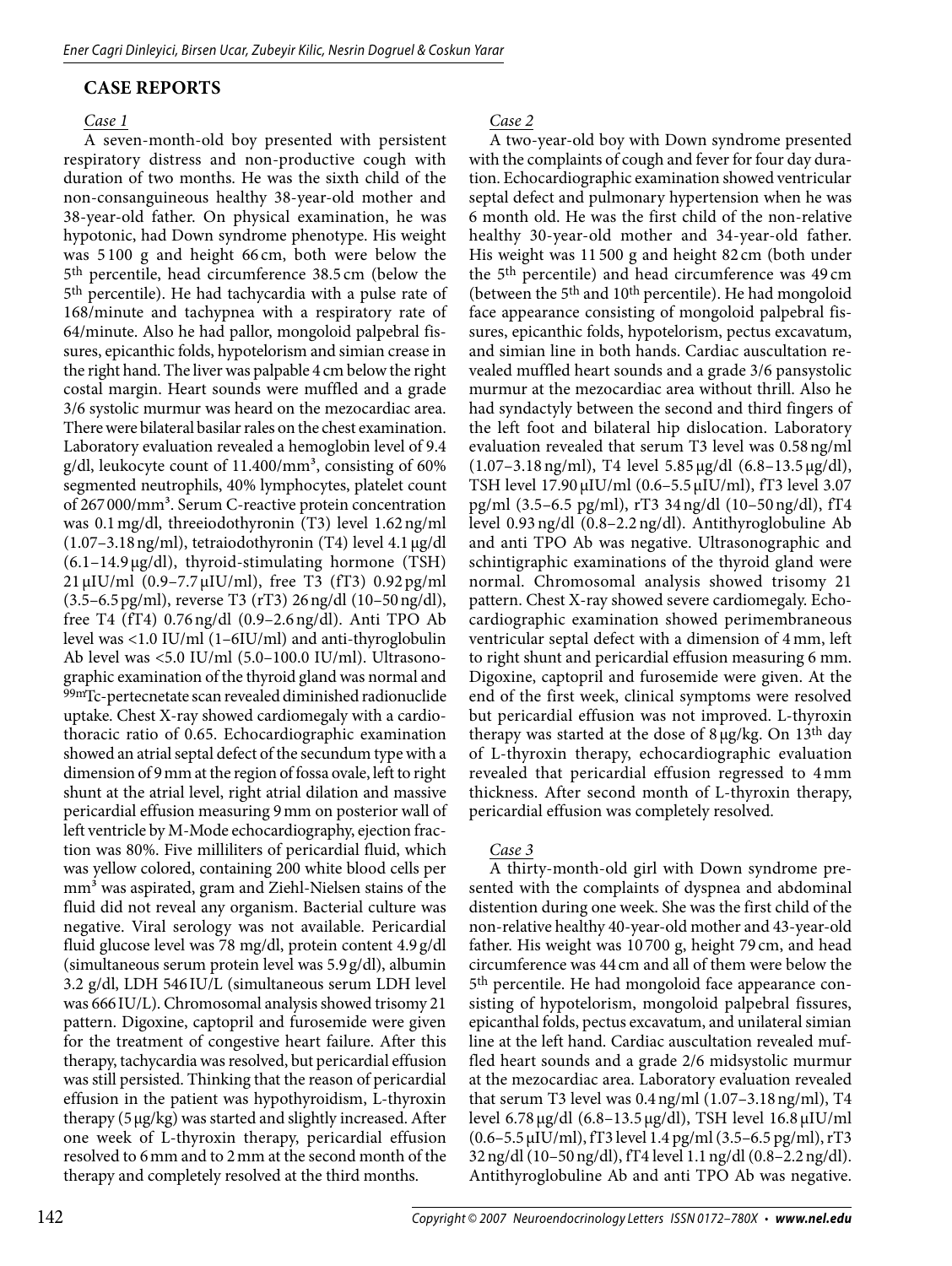Ultrasonographic and schintigraphic examinations of the thyroid gland were normal. Chromosomal analysis showed trisomy 21 pattern. Chest X-ray showed severe cardiomegaly. Echocardiographic examinations showed pericardial effusion measuring 9mm on the posterior wall of left ventricle. Digoxine, captopril and furosemide were given. At the end of the first week of the therapy, clinical symptoms were resolved but pericardial effusion was not improved. On the second month of the L-thyroxin therapy (8 µg/kg), echocardiographic evaluation revealed that pericardial effusion has resolved.

#### *Case 4*

A five-month-old boy with Down syndrome presented with the complaints of dyspnea and fever during the last 5 days. He was the fourth child of the first degree relative healthy 29-year-old mother and 35-year-old father. He had mongoloid face appearance consisting of hypotelorism, mongoloid palpebral fissures, epicanthal folds, pectus excavatum, and unilateral simian line at the right hand. Cardiac auscultation revealed muffled heart sounds and a grade 2/6 midsystolic murmur at the mezocardiac area. He had also wheezing and rales on chest examination. Laboratory evaluation revealed that serum T3 level was 1.36ng/ml (1.07–3.18ng/ml), T4 level 8.18µg/dl (6.1–14.9µg/dl), TSH level 18.06µIU/ml (0.9–7.7 µIU/ml), fT3 level 1.2 pg/ml (3.5–6.5 pg/ml), fT4 level 1.6ng/dl (0.9–2.6ng/dl). Antithyroglobuline Ab and anti TPO Ab was negative. Ultrasonographic and schintigraphic examinations of the thyroid gland were normal. Chromosomal analysis showed trisomy 21 pattern. Chest X-ray showed hyperaeration, and cardiothoracic index was 0.5. Echocardiographic examination showed pericardial effusion measuring 4 mm and patent foramen ovale. His respiratory symptoms were completely resolved with oxygen and salbutamol therapy. On the second month of L-thyroxin therapy (8µg/kg), echocardiographic evaluation revealed that pericardial effusion has resolved. Demographic, clinical and laboratory findings of four consecutive cases were summarized in Table 1.

# **Discussion**

Pericardial effusion due to congenital or acquired hypothyroidism in Down syndrome was previously reported in childhood [2,3,5,7]. Pericardial effusion may be commonly seen in adult patients with myxedema [6]. Pericardial effusion is more frequent in more severe hormone defect such as agenesis and dyshormonogenesis [5]. Hypothyroidism is more common in Down syndrome population than normal population. The significantly lower T4 levels and elevated mean TSH levels in Down syndrome newborns are indicative of mild hypothyroidism [5]. Because of the similarity of the symptoms of Down syndrome and congenital hypothyroidism, early diagnosis and treatment of hypothyroidism are difficult. The delay of the diagnosis may favor the development of massive pericardial effusion [8]. Cardiac dysfunction due to congenital hypothyroidism is well-described and systolic and diastolic functions of the left ventricle are improved during thyroxin therapy [9]. Congenital hypothyroidism causes a myocardial relaxation abnormality and an increase in left ventricular mass [9]. Pericardial effusions that resolved after L-thyroxin therapy also suggested that they were caused by hypothyroidism like in our patients [2,3,5,7–11]. Our four cases had no etiological factors for congestive heart failure and we concluded that clinical findings of congestive heart failure are associated with pericardial effusion. Our first case presented with pericardial effusion, and his symptoms were resolved with the treatment of congestive heart failure, but pericardial effusion still persisted. Pericardial effusion was resolved with L-thyroxin therapy. Balducci et al. [12] reported that four of eleven congenital hypothyroid infants had pericardial effusion, and effusion was resolved after the L-thyroxine therapy.Pericardiocentesis may be performed in patients with large effusions and will demonstrate elevated pericardial fluid cholesterol levels [6]. We performed pericardiocentesis only in the first case. L-thyroxine therapy was started without pericardiocentesis for other three cases.

|                   | Age<br>(month)<br>Sex | Echocardiographic Pericardial<br>feature | <b>Effusion</b> | T3<br>ng/ml | T4<br>µq/dl | <b>TSH</b><br>µlU/ml pg/ml | FT3  | rT3<br>ng/dl | Ft4  | <b>Anti-TPO</b><br>ng/dl Anti-thyroglobulin<br>Ab | <b>Thyroid</b><br>ultrasonography<br>Scintigraphy |
|-------------------|-----------------------|------------------------------------------|-----------------|-------------|-------------|----------------------------|------|--------------|------|---------------------------------------------------|---------------------------------------------------|
| <b>CASE 1</b>     | 7/Boy                 | Secundum ASD                             | $9 \text{ mm}$  | 1.62        | 4.1         | 21                         | 1.92 | 26           | 0.76 | <b>Negative</b>                                   | diminished<br>radionuclide uptake<br>USG normal   |
| CASE <sub>2</sub> | 24/Bov                | <b>VSD</b>                               | 6 mm            | 0.58        | 5.85        | 17.90                      | 3.07 | 34           | 0.93 | <b>Negative</b>                                   | Normal                                            |
| <b>CASE 3</b>     | 30/Boy                | Normal                                   | $9 \text{ mm}$  | 0.4         | 6.78        | 16.8                       | 1.4  | 32           | 1.1  | <b>Negative</b>                                   | Normal                                            |
| <b>CASE 4</b>     | 5/Boy                 | Patent foramen<br>ovale                  | 4 mm            | 1.36        | 8.18        | 18.06                      | 1.2  | 28           | 1.6  | <b>Negative</b>                                   | Normal                                            |

**Table 1.** Demographic, clinical and laboratory findings of cases.